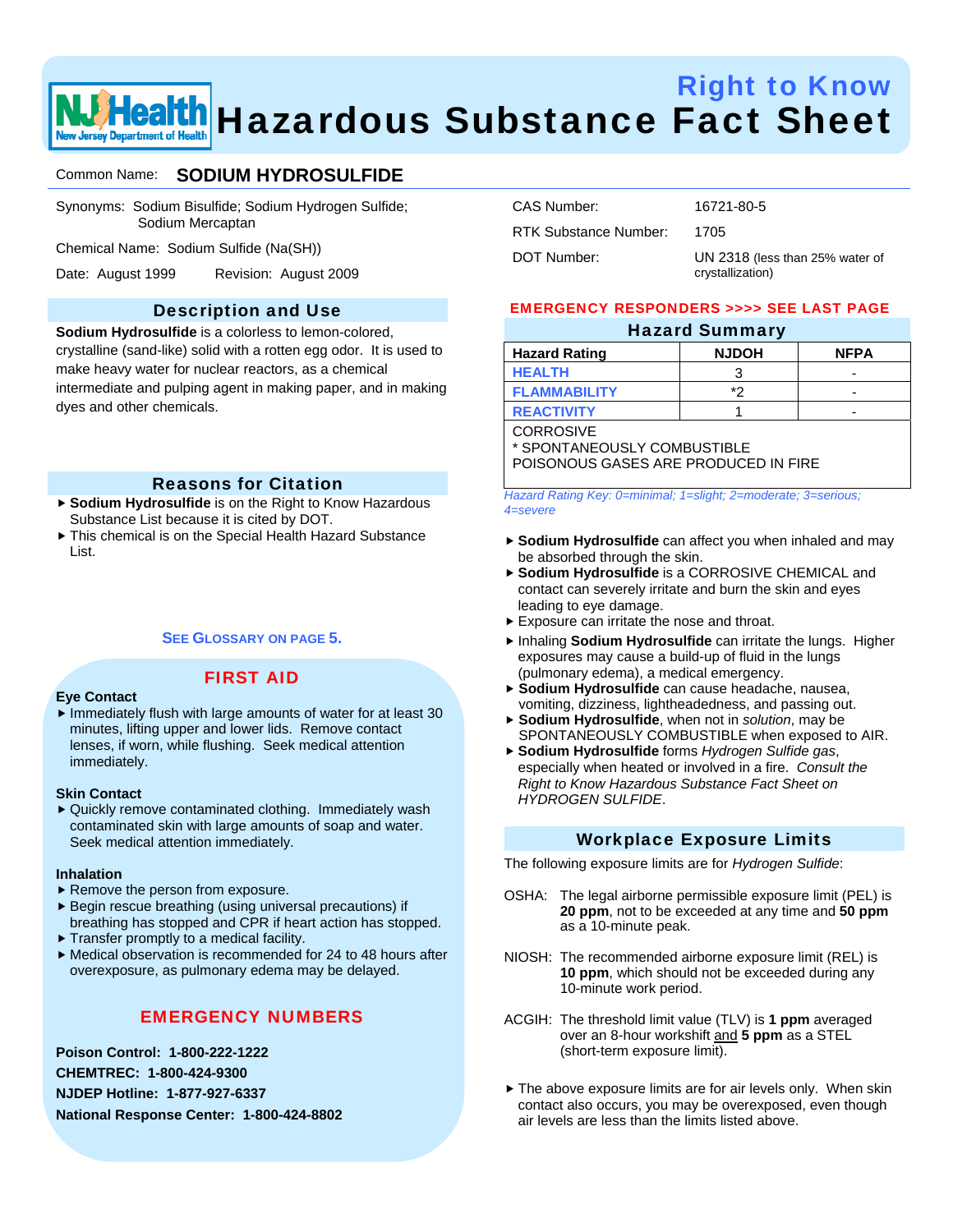#### Determining Your Exposure

- Read the product manufacturer's Material Safety Data Sheet (MSDS) and the label to determine product ingredients and important safety and health information about the product mixture.
- $\blacktriangleright$  For each individual hazardous ingredient, read the New Jersey Department of Health Hazardous Substance Fact Sheet, available on the RTK website (www.nj.gov/health/eoh/rtkweb) or in your facility's RTK Central File or Hazard Communication Standard file.
- $\blacktriangleright$  You have a right to this information under the New Jersey Worker and Community Right to Know Act, the Public Employees Occupational Safety and Health (PEOSH) Act if you are a public worker in New Jersey, and under the federal Occupational Safety and Health Act (OSHA) if you are a private worker.
- ▶ The New Jersey Right to Know Act requires most employers to label chemicals in the workplace and requires public employers to provide their employees with information concerning chemical hazards and controls. The federal OSHA Hazard Communication Standard (29 CFR 1910.1200) and the PEOSH Hazard Communication Standard (N.J.A.C. 12:100-7) require employers to provide similar information and training to their employees.

This Fact Sheet is a summary of available information regarding the health hazards that may result from exposure. Duration of exposure, concentration of the substance and other factors will affect your susceptibility to any of the potential effects described below.

### Health Hazard Information

#### **Acute Health Effects**

The following acute (short-term) health effects may occur immediately or shortly after exposure to **Sodium Hydrosulfide**:

- $\triangleright$  Contact can severely irritate and burn the skin and eyes leading to eye damage.
- $\blacktriangleright$  Exposure can irritate the nose and throat.
- **h** Inhaling Sodium Hydrosulfide can irritate the lungs causing coughing and/or shortness of breath. Higher exposures may cause a build-up of fluid in the lungs (pulmonary edema), a medical emergency, with severe shortness of breath.
- **Sodium Hydrosulfide** can cause headache, nausea, vomiting, dizziness, muscle cramps, disorientation, lightheadedness, and passing out. Higher levels can cause coma, seizures and death.

#### **Chronic Health Effects**

The following chronic (long-term) health effects can occur at some time after exposure to **Sodium Hydrosulfide** and can last for months or years:

#### *Cancer Hazard*

 $\blacktriangleright$  According to the information presently available to the New Jersey Department of Health, **Sodium Hydrosulfide** has not been tested for its ability to cause cancer in animals.

#### *Reproductive Hazard*

 $\blacktriangleright$  According to the information presently available to the New Jersey Department of Health, **Sodium Hydrosulfide** has not been tested for its ability to affect reproduction.

#### *Other Effects*

**Sodium Hydrosulfide** can irritate the lungs. Repeated exposure may cause bronchitis to develop with coughing, phlegm, and/or shortness of breath.

#### Medical

#### **Medical Testing**

If symptoms develop or overexposure is suspected, the following are recommended:

 $\blacktriangleright$  Lung function tests

 $\blacktriangleright$  Consider chest x-ray after acute overexposure

Any evaluation should include a careful history of past and present symptoms with an exam. Medical tests that look for damage already done are not a substitute for controlling exposure.

Request copies of your medical testing. You have a legal right to this information under the OSHA Access to Employee Exposure and Medical Records Standard (29 CFR 1910.1020).

#### **Mixed Exposures**

 $\blacktriangleright$  Smoking can cause heart disease, lung cancer, emphysema, and other respiratory problems. It may worsen respiratory conditions caused by chemical exposure. Even if you have smoked for a long time, stopping now will reduce your risk of developing health problems.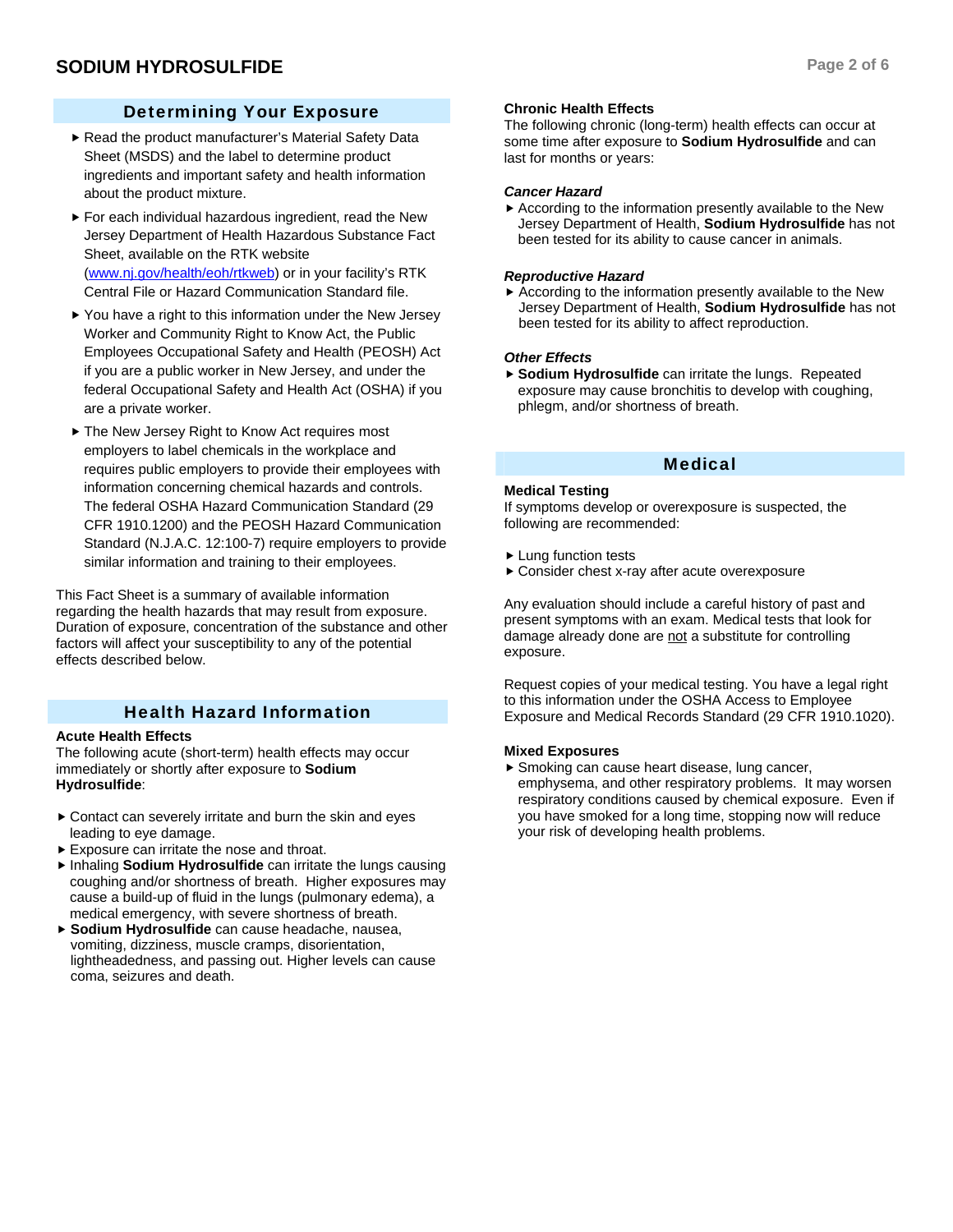### Workplace Controls and Practices

Very toxic chemicals, or those that are reproductive hazards or sensitizers, require expert advice on control measures if a less toxic chemical cannot be substituted. Control measures include: (1) enclosing chemical processes for severely irritating and corrosive chemicals, (2) using local exhaust ventilation for chemicals that may be harmful with a single exposure, and (3) using general ventilation to control exposures to skin and eye irritants. For further information on workplace controls, consult the NIOSH document on Control Banding at www.cdc.gov/niosh/topics/ctrlbanding/.

The following work practices are also recommended:

- $\blacktriangleright$  Label process containers.
- $\blacktriangleright$  Provide employees with hazard information and training.
- $\blacktriangleright$  Monitor airborne chemical concentrations.
- $\blacktriangleright$  Use engineering controls if concentrations exceed recommended exposure levels.
- $\blacktriangleright$  Provide eye wash fountains and emergency showers.
- $\blacktriangleright$  Wash or shower if skin comes in contact with a hazardous material.
- $\blacktriangleright$  Always wash at the end of the workshift.
- $\triangleright$  Change into clean clothing if clothing becomes contaminated.
- $\triangleright$  Do not take contaminated clothing home.
- $\triangleright$  Get special training to wash contaminated clothing.
- $\triangleright$  Do not eat, smoke, or drink in areas where chemicals are being handled, processed or stored.
- $\blacktriangleright$  Wash hands carefully before eating, smoking, drinking, applying cosmetics or using the toilet.

In addition, the following may be useful or required:

- ▶ Before entering a confined space where **Sodium Hydrosulfide** may be present, check to make sure that an explosive concentration of *Hydrogen Sulfide gas* does not exist.
- **For solid Sodium Hydrosulfide** use a vacuum to reduce dust during clean-up. DO NOT DRY SWEEP.

### Personal Protective Equipment

The OSHA Personal Protective Equipment Standard (29 CFR 1910.132) requires employers to determine the appropriate personal protective equipment for each hazard and to train employees on how and when to use protective equipment.

The following recommendations are only guidelines and may not apply to every situation.

#### **Gloves and Clothing**

- ▶ Avoid skin contact with **Sodium Hydrosulfide**. Wear personal protective equipment made from material which can not be permeated or degraded by this substance. Safety equipment suppliers and manufacturers can provide recommendations on the most protective glove and clothing material for your operation.
- ▶ Safety equipment manufacturers recommend Neoprene for gloves, and Tychem® Responder®, or the equivalent, as a protective material for clothing.
- $\blacktriangleright$  All protective clothing (suits, gloves, footwear, headgear) should be clean, available each day, and put on before work.

#### **Eye Protection**

- **For solid Sodium Hydrosulfide** wear eye protection with side shields or goggles.
- $\blacktriangleright$  Wear indirect-vent, impact and splash resistant goggles when working with liquids.
- $\blacktriangleright$  Wear a face shield along with goggles when working with corrosive, highly irritating or toxic substances.

#### **Respiratory Protection**

*Improper use of respirators is dangerous.* Respirators should only be used if the employer has implemented a written program that takes into account workplace conditions, requirements for worker training, respirator fit testing, and medical exams, as described in the OSHA Respiratory Protection Standard (29 CFR 1910.134).

- ▶ Where the potential exists for exposure over **1 ppm** (as *Hydrogen Sulfide*), use a NIOSH approved full facepiece powered-air purifying respirator which is specifically approved for *Hydrogen Sulfide*.
- $\blacktriangleright$  Leave the area immediately if (1) while wearing a filter or cartridge respirator you can smell, taste, or otherwise detect **Sodium Hydrosulfide**, (2) while wearing particulate filters abnormal resistance to breathing is experienced, or (3) eye irritation occurs while wearing a full facepiece respirator. Check to make sure the respirator-to-face seal is still good. If it is, replace the filter or cartridge. If the seal is no longer good, you may need a new respirator.
- $\triangleright$  Consider all potential sources of exposure in your workplace. You may need a combination of filters, prefilters or cartridges to protect against different forms of a chemical (such as vapor and mist) or against a mixture of chemicals.
- ▶ Where the potential exists for exposure over **5 ppm** (as *Hydrogen Sulfide*), use a NIOSH approved supplied-air respirator with a full facepiece operated in a pressuredemand or other positive-pressure mode. For increased protection use in combination with an auxiliary self-contained breathing apparatus or an emergency escape air cylinder.
- ▶ Exposure to 100 ppm (as *Hydrogen Sulfide*) is immediately dangerous to life and health. If the possibility of exposure above **100 ppm** exists, use a NIOSH approved selfcontained breathing apparatus with a full facepiece operated in a pressure-demand or other positive-pressure mode equipped with an emergency escape air cylinder.

#### Fire Hazards

If employees are expected to fight fires, they must be trained and equipped as stated in the OSHA Fire Brigades Standard (29 CFR 1910.156).

- ▶ Sodium Hydrosulfide, when not solution, may be SPONTANEOUSLY COMBUSTIBLE.
- f FLAMMABLE *Hydrogen Sulfide gas* may form with heating.
- $\blacktriangleright$  Use dry chemical, CO<sub>2</sub>, water spray or foam as extinguishing agents. DO NOT apply directly on **Sodium Hydrosulfide** itself as splattering may occur.
- ▶ POISONOUS GASES ARE PRODUCED IN FIRE, including *Sulfur Oxides* and *Hydrogen Sulfide*.
- $\blacktriangleright$  Use water spray to keep fire-exposed containers cool.
- ▶ Sodium Hydrosulfide may form an ignitable vapor/air mixture in closed tanks or containers.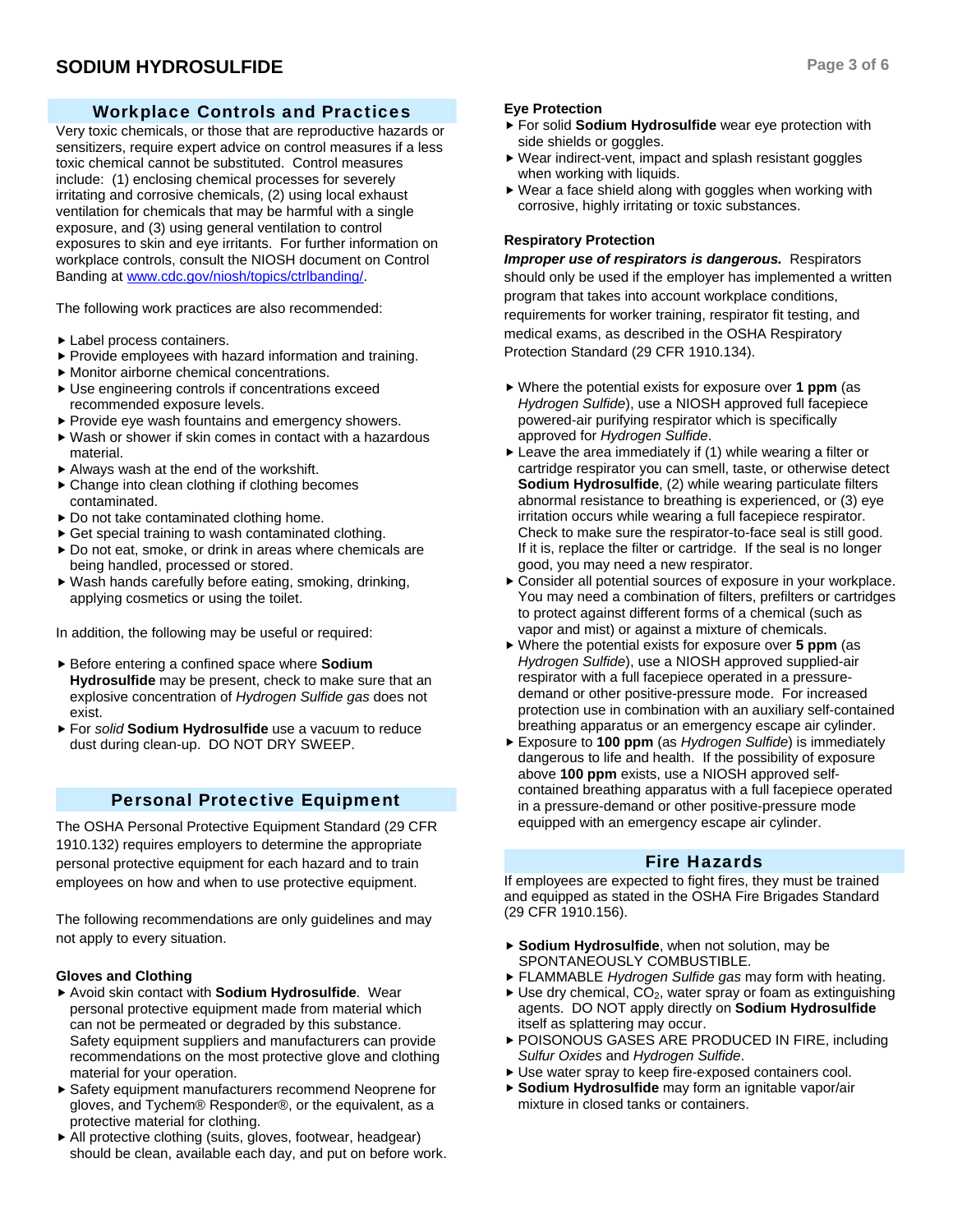# **SODIUM HYDROSULFIDE Page 4 of 6**

If employees are required to clean-up spills, they must be properly trained and equipped. The OSHA Hazardous Waste Operations and Emergency Response Standard (29 CFR 1910.120) may apply.

If solid **Sodium Hydrosulfide** is spilled or leaked, take the following steps:

- $\blacktriangleright$  Evacuate personnel and secure and control entrance to the area.
- $\blacktriangleright$  Eliminate all ignition sources.
- $\triangleright$  Collect powdered material in the most convenient and safe manner and place into sealed containers for disposal.
- ▶ For **Sodium Hydrosulfide** in *solution*, cover with dry sand or earth and place into sealed containers for disposal.
- $\blacktriangleright$  Ventilate area of spill or leak.
- ► Keep Sodium Hydrosulfide out of confined spaces, such as sewers, because of the possibility of an explosion due to *Hydrogen Sulfide* gas *formation*.
- ▶ DO NOT wash into sewer.
- $\blacktriangleright$  It may be necessary to contain and dispose of **Sodium Hydrosulfide** as a HAZARDOUS WASTE. Contact your state Department of Environmental Protection (DEP) or your regional office of the federal Environmental Protection Agency (EPA) for specific recommendations.

### Handling and Storage

Prior to working with **Sodium Hydrosulfide** you should be trained on its proper handling and storage.

- ▶ Sodium Hydrosulfide reacts with STRONG ACIDS (such as HYDROCHLORIC, SULFURIC and NITRIC); MOIST AIR and MOISTURE to release flammable and toxic *Hydrogen Sulfide gas*.
- **Sodium Hydrosulfide** is not compatible with OXIDIZING AGENTS (such as PERCHLORATES, PEROXIDES, PERMANGANATES, CHLORATES, NITRATES, CHLORINE, BROMINE and FLUORINE) and METALS (such as ZINC, ALUMINUM and COPPER, and their ALLOYS).
- $\blacktriangleright$  Store in tightly closed containers in a cool, well-ventilated area away from COMBUSTIBLES.
- $\triangleright$  Sources of ignition, such as smoking and open flames, are prohibited where **Sodium Hydrosulfide** is used, handled, or stored in a manner that could create a potential fire or explosion hazard.
- $\blacktriangleright$  Use explosion-proof electrical equipment and fittings wherever *solid* **Sodium Hydrosulfide** is used, handled, manufactured, or stored.

# Occupational Health Information Resources

The New Jersey Department of Health offers multiple services in occupational health. These services include providing informational resources, educational materials, public presentations, and industrial hygiene and medical investigations and evaluations.

#### **For more information, please contact:**

 New Jersey Department of Health Right to Know PO Box 368 Trenton, NJ 08625-0368 Phone: 609-984-2202 Fax: 609-984-7407 E-mail: rtk@doh.state.nj.us Web address: http://www.nj.gov/health/eoh/rtkweb

*The Right to Know Hazardous Substance Fact Sheets are not intended to be copied and sold for commercial purposes.*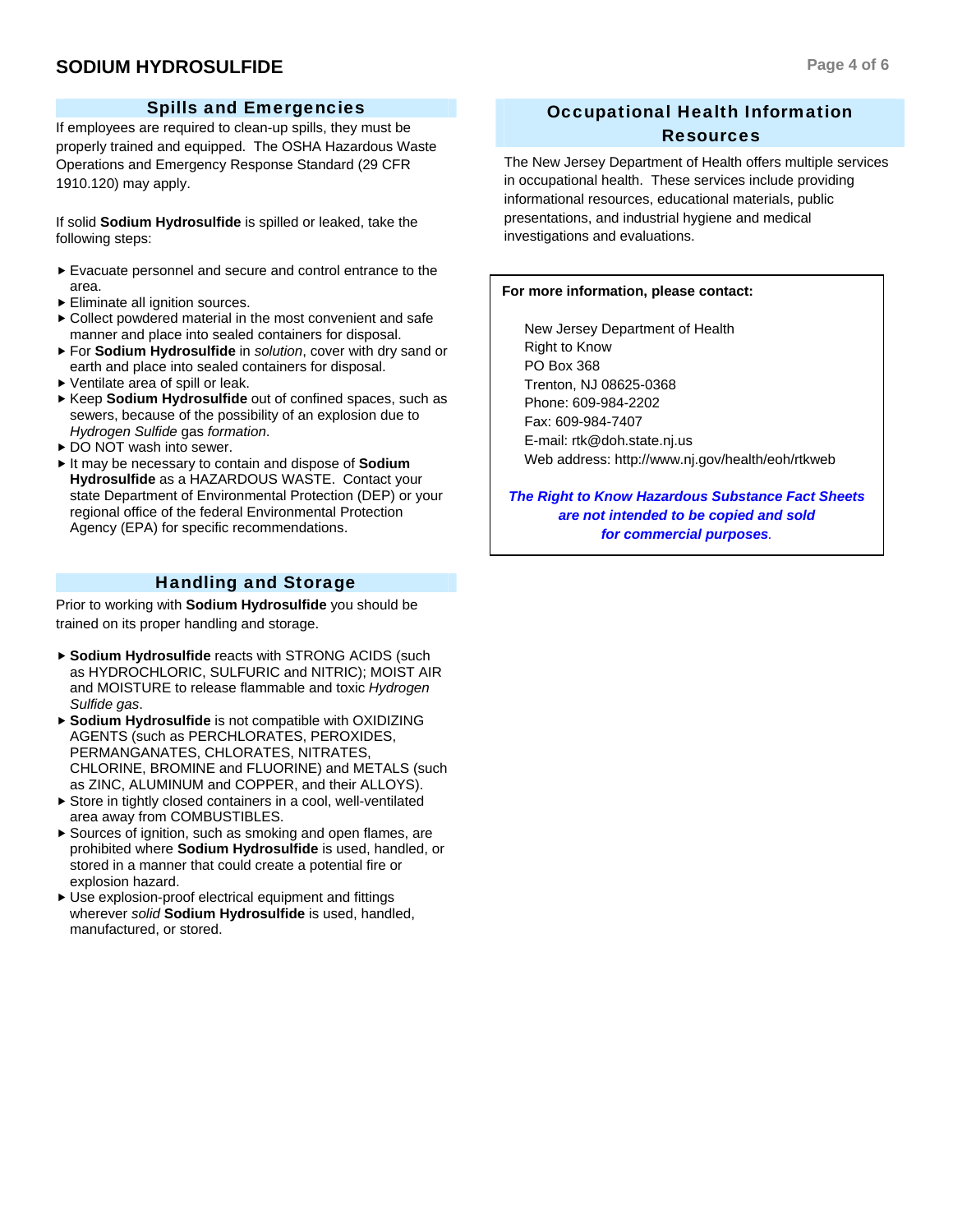# **SODIUM HYDROSULFIDE** Page 1 and the set of 6 and the set of 6 and the set of 6 and the set of 6 and the set of 6

#### **GLOSSARY**

**ACGIH** is the American Conference of Governmental Industrial Hygienists. They publish guidelines called Threshold Limit Values (TLVs) for exposure to workplace chemicals.

**Acute Exposure Guideline Levels** (AEGLs) are established by the EPA. They describe the risk to humans resulting from once-in-a lifetime, or rare, exposure to airborne chemicals.

**Boiling point** is the temperature at which a substance can change its physical state from a liquid to a gas.

A **carcinogen** is a substance that causes cancer.

The **CAS number** is unique, identifying number, assigned by the Chemical Abstracts Service, to a specific chemical.

**CFR** is the Code of Federal Regulations, which are the regulations of the United States government.

A **combustible** substance is a solid, liquid or gas that will burn.

A **corrosive** substance is a gas, liquid or solid that causes destruction of human skin or severe corrosion of containers.

The **critical temperature** is the temperature above which a gas cannot be liquefied, regardless of the pressure applied.

**DEP** is the New Jersey Department of Environmental Protection.

**DOT** is the Department of Transportation, the federal agency that regulates the transportation of chemicals.

**EPA** is the Environmental Protection Agency, the federal agency responsible for regulating environmental hazards.

**ERG** is the Emergency Response Guidebook. It is a guide for emergency responders for transportation emergencies involving hazardous substances.

**Emergency Response Planning Guideline** (ERPG) values provide estimates of concentration ranges where one reasonably might anticipate observing adverse effects.

A **fetus** is an unborn human or animal.

A **flammable** substance is a solid, liquid, vapor or gas that will ignite easily and burn rapidly.

The **flash point** is the temperature at which a liquid or solid gives off vapor that can form a flammable mixture with air.

**IARC** is the International Agency for Research on Cancer, a scientific group.

**Ionization Potential** is the amount of energy needed to remove an electron from an atom or molecule. It is measured in electron volts.

**IRIS** is the Integrated Risk Information System database on human health effects that may result from exposure to various chemicals, maintained by federal EPA.

**LEL** or **Lower Explosive Limit**, is the lowest concentration of a combustible substance (gas or vapor) in the air capable of continuing an explosion.

**mg/m3** means milligrams of a chemical in a cubic meter of air. It is a measure of concentration (weight/volume).

A **mutagen** is a substance that causes mutations. A **mutation** is a change in the genetic material in a body cell. Mutations can lead to birth defects, miscarriages, or cancer.

**NFPA** is the National Fire Protection Association. It classifies substances according to their fire and explosion hazard.

**NIOSH** is the National Institute for Occupational Safety and Health. It tests equipment, evaluates and approves respirators, conducts studies of workplace hazards, and proposes standards to OSHA.

**NTP** is the National Toxicology Program which tests chemicals and reviews evidence for cancer.

**OSHA** is the federal Occupational Safety and Health Administration, which adopts and enforces health and safety standards.

**PEOSHA** is the New Jersey Public Employees Occupational Safety and Health Act, which adopts and enforces health and safety standards in public workplaces.

**Permeated** is the movement of chemicals through protective materials.

**ppm** means parts of a substance per million parts of air. It is a measure of concentration by volume in air.

**Protective Action Criteria** (PAC) are values established by the Department of Energy and are based on AEGLs and ERPGs. They are used for emergency planning of chemical release events.

A **reactive** substance is a solid, liquid or gas that releases energy under certain conditions.

**STEL** is a Short Term Exposure Limit which is usually a 15 minute exposure that should not be exceeded at any time during a work day.

A **teratogen** is a substance that causes birth defects by damaging the fetus.

**UEL** or **Upper Explosive Limit** is the highest concentration in air above which there is too much fuel (gas or vapor) to begin a reaction or explosion.

**Vapor Density** is the ratio of the weight of a given volume of one gas to the weight of another (usually *Air*), at the same temperature and pressure.

The **vapor pressure** is a force exerted by the vapor in equilibrium with the solid or liquid phase of the same substance. The higher the vapor pressure the higher concentration of the substance in air.